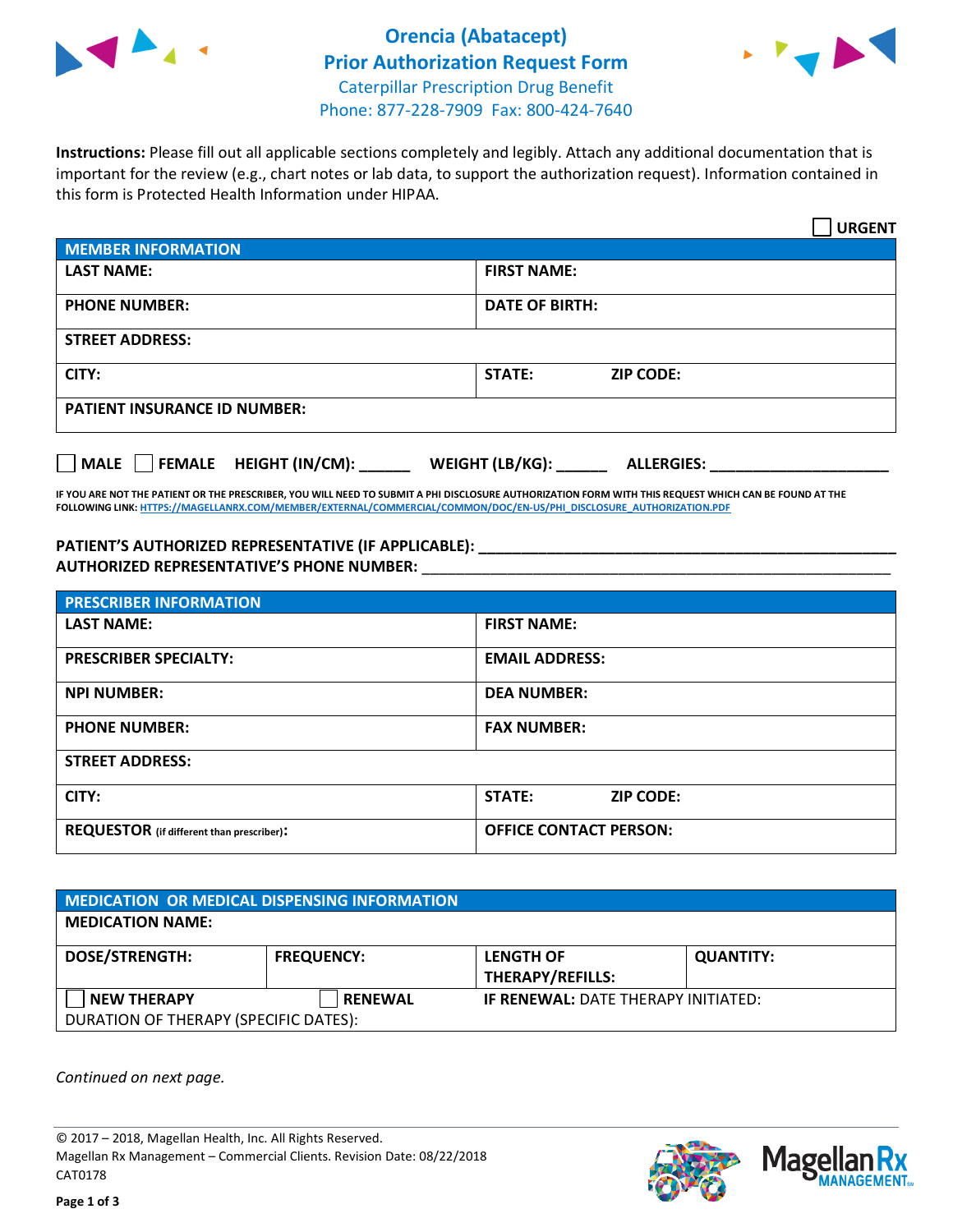



| <b>MEMBER'S LAST NAME:</b>                                                                                                                                                                                                                                                                                                                                                                                                                                                                                                                                                                                                                                                                                                                                                                                                                                                                                                                                                                                                                                         | <b>MEMBER'S FIRST NAME:</b>                                                                     |                                                       |  |  |  |
|--------------------------------------------------------------------------------------------------------------------------------------------------------------------------------------------------------------------------------------------------------------------------------------------------------------------------------------------------------------------------------------------------------------------------------------------------------------------------------------------------------------------------------------------------------------------------------------------------------------------------------------------------------------------------------------------------------------------------------------------------------------------------------------------------------------------------------------------------------------------------------------------------------------------------------------------------------------------------------------------------------------------------------------------------------------------|-------------------------------------------------------------------------------------------------|-------------------------------------------------------|--|--|--|
| 1. HAS THE PATIENT TRIED ANY OTHER MEDICATIONS FOR THIS CONDITION?                                                                                                                                                                                                                                                                                                                                                                                                                                                                                                                                                                                                                                                                                                                                                                                                                                                                                                                                                                                                 |                                                                                                 | YES (if yes, complete below)<br><b>NO</b>             |  |  |  |
| <b>MEDICATION/THERAPY (SPECIFY</b><br>DRUG NAME AND DOSAGE):                                                                                                                                                                                                                                                                                                                                                                                                                                                                                                                                                                                                                                                                                                                                                                                                                                                                                                                                                                                                       | <b>DURATION OF THERAPY (SPECIFY</b><br>DATES):                                                  | <b>RESPONSE/REASON FOR</b><br><b>FAILURE/ALLERGY:</b> |  |  |  |
| <b>2. LIST DIAGNOSES:</b>                                                                                                                                                                                                                                                                                                                                                                                                                                                                                                                                                                                                                                                                                                                                                                                                                                                                                                                                                                                                                                          |                                                                                                 | <b>ICD-10:</b>                                        |  |  |  |
| □ Juvenile idiopathic arthritis<br>□ Psoriatic arthritis (PsA)<br>$\Box$ Rheumatoid arthritis (RA)<br>□ Other diagnosis:<br>$ICD-10$                                                                                                                                                                                                                                                                                                                                                                                                                                                                                                                                                                                                                                                                                                                                                                                                                                                                                                                               |                                                                                                 |                                                       |  |  |  |
|                                                                                                                                                                                                                                                                                                                                                                                                                                                                                                                                                                                                                                                                                                                                                                                                                                                                                                                                                                                                                                                                    | 3. REQUIRED CLINICAL INFORMATION: PLEASE PROVIDE ALL RELEVANT CLINICAL INFORMATION TO SUPPORT A |                                                       |  |  |  |
| PRIOR AUTHORIZATION.<br><b>Clinical Information:</b><br>Is Orencia being prescribed by a rheumatologist or dermatologist? □ Yes □ No<br>Is the patient on concurrent treatment with another biologic response modifier (e.g., Rituxan, Remicade, Humira,<br>Enbrel, Simponi, Cimzia, Actemra, etc.)? □ Yes □ No<br>Has the patient had a trial and inadequate response with methotrexate or another oral non-biologic disease<br>modifying anti-rheumatic agent (DMARD) such as Imuran, Ridaura, Plaquenil, sulfasalazine, cyclosporine or Arava?<br>$\square$ Yes $\square$ No Please provide documentation and dates of service.<br>Is the patient unable to take the prerequisite non-biologic DMARD due to chronic liver disease (such as chronic<br>hepatitis, fatty liver, nonalcoholic steatohepatitis/NASH, or elevated liver enzymes)?* □ Yes □ No<br>If 'no' to the above, please provide rationale (if applicable) explaining why the patient is unable to take the<br>required disease modifying anti-rheumatic agent (DMARD) prerequisite: __________ |                                                                                                 |                                                       |  |  |  |
| Has the patient tried and failed at least a three-month trial of Enbrel? $\Box$ Yes $\Box$ No<br>Please provide documentation and dates of service<br>Has the patient tried and failed at least a three-month trial of Humira? $\Box$ Yes $\Box$ No<br>Please provide documentation and dates of service                                                                                                                                                                                                                                                                                                                                                                                                                                                                                                                                                                                                                                                                                                                                                           |                                                                                                 |                                                       |  |  |  |
| Does the patient have concomitant heart failure? $\square$ Yes $\square$ No                                                                                                                                                                                                                                                                                                                                                                                                                                                                                                                                                                                                                                                                                                                                                                                                                                                                                                                                                                                        |                                                                                                 |                                                       |  |  |  |
| <b>Reauthorization:</b><br>If this is a reauthorization request, answer the following questions:<br>Is Orencia being prescribed by a rheumatologist or dermatologist? □ Yes □ No                                                                                                                                                                                                                                                                                                                                                                                                                                                                                                                                                                                                                                                                                                                                                                                                                                                                                   |                                                                                                 |                                                       |  |  |  |
| Is the patient on concurrent treatment with another biologic response modifier (e.g., Rituxan, Remicade, Humira,<br>Enbrel, Simponi, Cimzia, Actemra, etc.)? □ Yes □ No                                                                                                                                                                                                                                                                                                                                                                                                                                                                                                                                                                                                                                                                                                                                                                                                                                                                                            |                                                                                                 |                                                       |  |  |  |

© 2017 – 2018, Magellan Health, Inc. All Rights Reserved. Magellan Rx Management – Commercial Clients. Revision Date: 08/22/2018 CAT0178